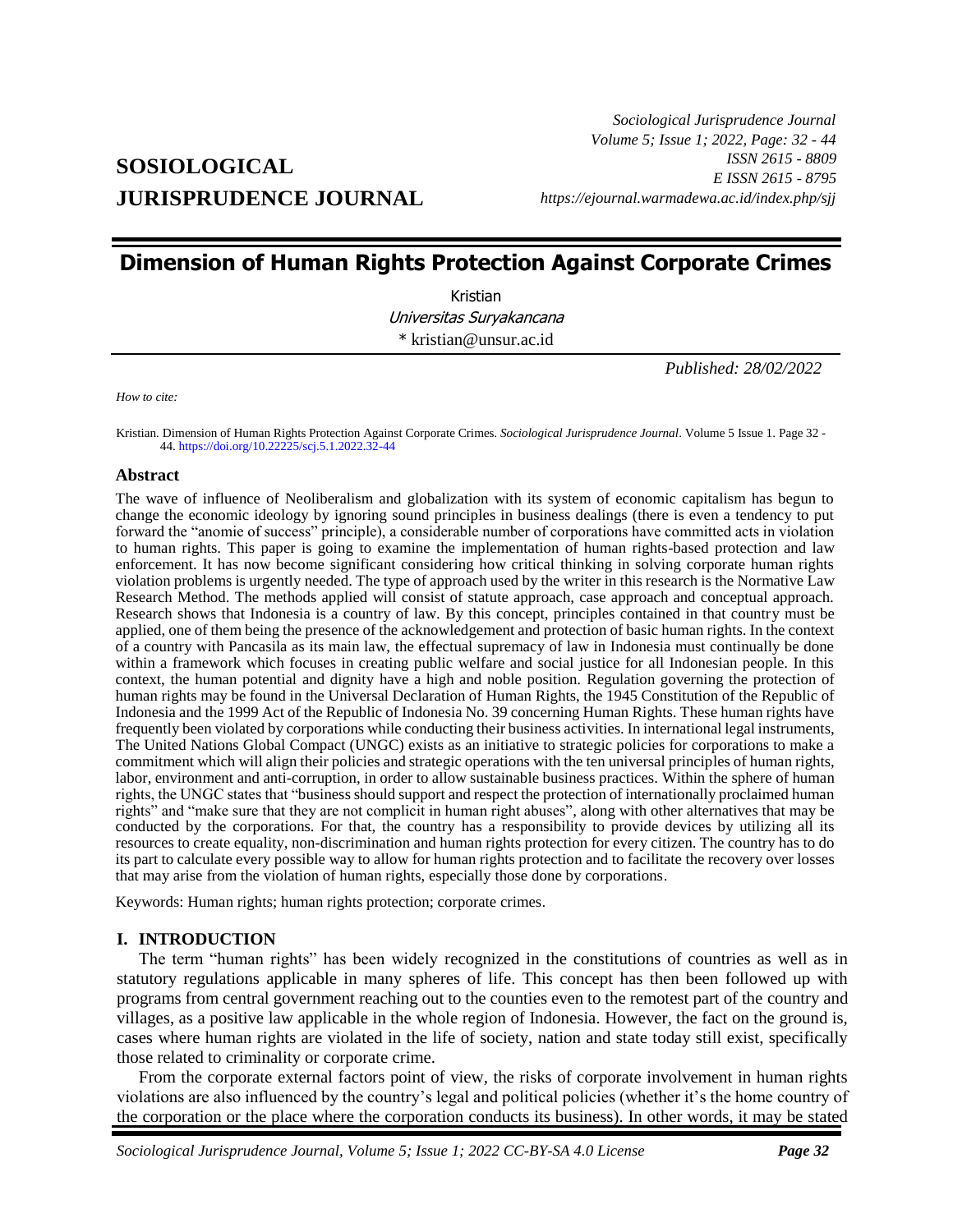that the corporate risk of human rights violations may be very high in areas or countries with government or positive law lacking in support of upholding the protection and dignity of human rights. This will surely cause human rights violations to spread more widely.

In addition, it needs also to be stated here that the risks of corporate human rights violations may be lower in areas or countries with government or positive law which uphold and support the protection and dignity of human rights. Therefore, it is not excessive to say that the protection and reverence of human rights require the supports of various parties such as the related corporations, public society, individuals, community groups and the countries where the corporations reside or where they conduct their business.

However, many people still suffer from physical or mental domestic violence done by corporations controlling them as they are bound by work relationship with the related corporations, and what is sad about this is that these people had not been aware of their rights as humans and never realized there had been violations done against them (and their family).

In conducting its business and activities, not a few corporations (both domestic and multinational) committed crimes against the law, that is human rights violations against their workers and against the public at large.

The strict competition of business and industrialization today has placed the interests of workers, consumers, environment and those of the public to be seconded so that they often times fall victim to corporate business activities. On one side, rapid industrialization does bring positive effects to economic growth and resource management. However, on the other side, we need to realize that this industrialization has in fact brought out an extremely dangerous negative effect, namely the culture of consumerism. The influencing wave of Neoliberalism and its system of economic capitalism has begun to change economic ideology by no longer limiting productions according to natural human necessities but that these necessities are expanded to accommodate production.

This condition cannot be detached from the economic principle which bases business competition on capital strength balanced with minimum expenditure to achieve maximum profit (properly acquired). Many corporate businessmen have started to ignore sound principles in doing business out of a belief in "economic machine" (free competition) and "invisible hand" to gain huge profit (Mukti Fajar dan Yulianto Achmad, 2010). This economic capitalism turns out to be in collaboration with globalization with which it presents dangerous influence for the creation of various types of corporate crimes. The more open the business competition within international scope also the more perpendicularly complicated and planned the committed corporate crime is going to be. It is this condition which in the end creates systematic crimes in an orderly framework for the sake of gaining profits for certain parties. The fulfillment of workers' rights is far from the expectations of human rights protection. Fulfillment of consumers' rights obviously is also further from the expectation that every offer of goods and services often times is not accompanied with good intentions so that it will certainly cause victims. In this matter, the workers, consumers and the public at large have to face the business interests of corporations which tend to put them at unfortunate positions and victimize them to satisfy the demands of the corporations with stronger and more dominant positions.

The true form of low labor rate, capital subjection and exploitation of natural resources regardless of surrounding environment is the true character of the capitalistic system with accumulation, expansion and exploitation as its motivations. By prioritizing the "anomie of success" principle (profit-oriented businessmen justifying various practices which implementations lead to huge losses for the wider community), corporations have placed the interests of its workers, consumers and people in general as victims with the implementation of every production and business practices. In relation to this, corporations have frequently done fraudulent acts which undoubtedly are very harmful to the people. Here is where the role of government becomes important, which is to conduct administrative surveillance on license, quality and circulation of goods and services as well as, in particular, to monitor what actually happens on the ground, to prevent various kinds of corporate crime and to minimize its victims. This is also important to give the assurance of health and security for the people at large from rampantly occurring harmful corporate crimes.

In reality, corporations also often exercise practices of over-pricing, over-invoicing, consumer fraud as well as exporting and importing substandard and even dangerously unsafe products. Not infrequently, in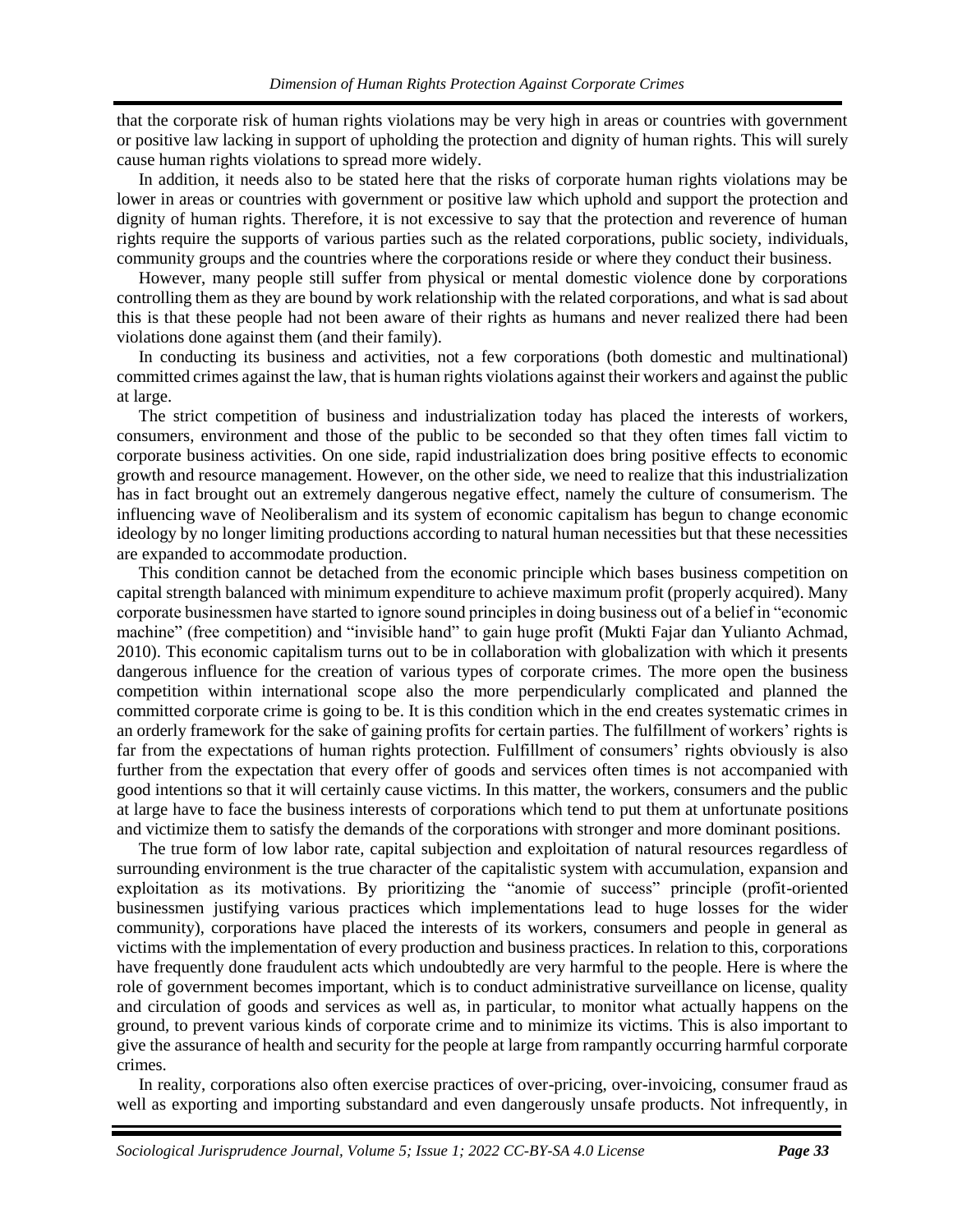conducting its business, corporations do not provide health and safety insurance to the people at large as their consumers to whom the corporations' manufacturing and offering of its goods and services may be harmful in terms of its effects to people's health and environment.

The violations of human rights done by corporations against its workers may be found in cases where they perform restrictions on the workers' civil liberties, such as limitations on moving, speaking, familial freedom, neglect, lack of job protection, occupational health insurance, etc.

In conducting business, corporate workers are also frequently treated differently in similar situations (no equality) and they may also experience discrimination, exclusion or gender-based restrictions which seek to reduce or eliminate the acknowledgement, enjoyment or application of human rights and basic freedom in politics, economy, social, culture, civil or other (discrimination), no associated rights and no gender equality and justice.

Furthermore, not a few corporations when conducting its business exercise various forms of exploitation, such as forced labor or forced service, slavery, or practices similar to slavery and many other forms of exploitation accompanied by violence or threat of violence, fabrication, fraud, abuse of power or vulnerable position, etc. In reality, the parties injured by corporate violations of human rights have not the courage to report and ask for protection to the apparatus, authorities or authorized institutions provided by the government. In addition to being afraid of being fired, they might not realize there had been human rights violations done against them. This condition certainly is a cause for concern and requires concrete solutions by the State, since it is impossible for the State to keep a blind eye on such a serious matter.

In some cases, workers who reported some degree of human rights violations done against them actually experienced great disappointments and even real and lasting losses (both materially and immaterially), as the corporations as the dominant party had prepared a "counter attack" by dismissing them and to even file lawsuits, so that the workers as the victims would lose everything and experience lasting afflictions, like the saying "rubbing salt into the wound".

It has also been exacerbated by a condition where the fulfilment of socio-economic and cultural rights of the community being more and more neglected by pro-market development policy (pro-capitalist system) and by not performing what in many literatures is referred to as human rights-based approach to development [\(F.X. Adji Samekto, 2020\).](#page-12-0)

This condition has in fact kept the people away from social welfare, for examples: the elimination of State's obligation to provide inexpensive education for the community (subsidies), the increasing implementation of energy cost and the management and utilization of natural resources to benefit business and capital more than human beings, as well as the low and weak political will of the government and law enforcers themselves in enforcing law and human rights, especially against corporate human rights violations.

## **II. METHOD**

The method used by the writer in this research is the Legal Research Method, which is a method based on concepts, principles and systematic law understood by juries (law experts). Legal Research is a process to discover rules, principles and doctrines of law to answer current legal issues. It is done to deliver new arguments, theories and concepts as prescriptions to present the current problems faced with right solutions. Specifically, this research implemented the Normative Legal Research Method, which is a method that places law as a structure of the system of norms. This system consists of principles, norms, regulation rules, court rulings, contracts and doctrines (teachings) (Mukti Fajar and Yulianto Achmad, 2010; 34). The characteristic of Normative Legal Research lies in the solving of problems or legal issues which results in legal opinion ("legal research" which creates "legal opinium" within which contains "legal problem solving"). The three approaches implemented in this research are the "statute approach" which collects and analyses the applied conditions in statutory regulations, the "case approach" which collects and analyses generally occurring cases and "conceptual approach" to analyses concepts related to the problems in question.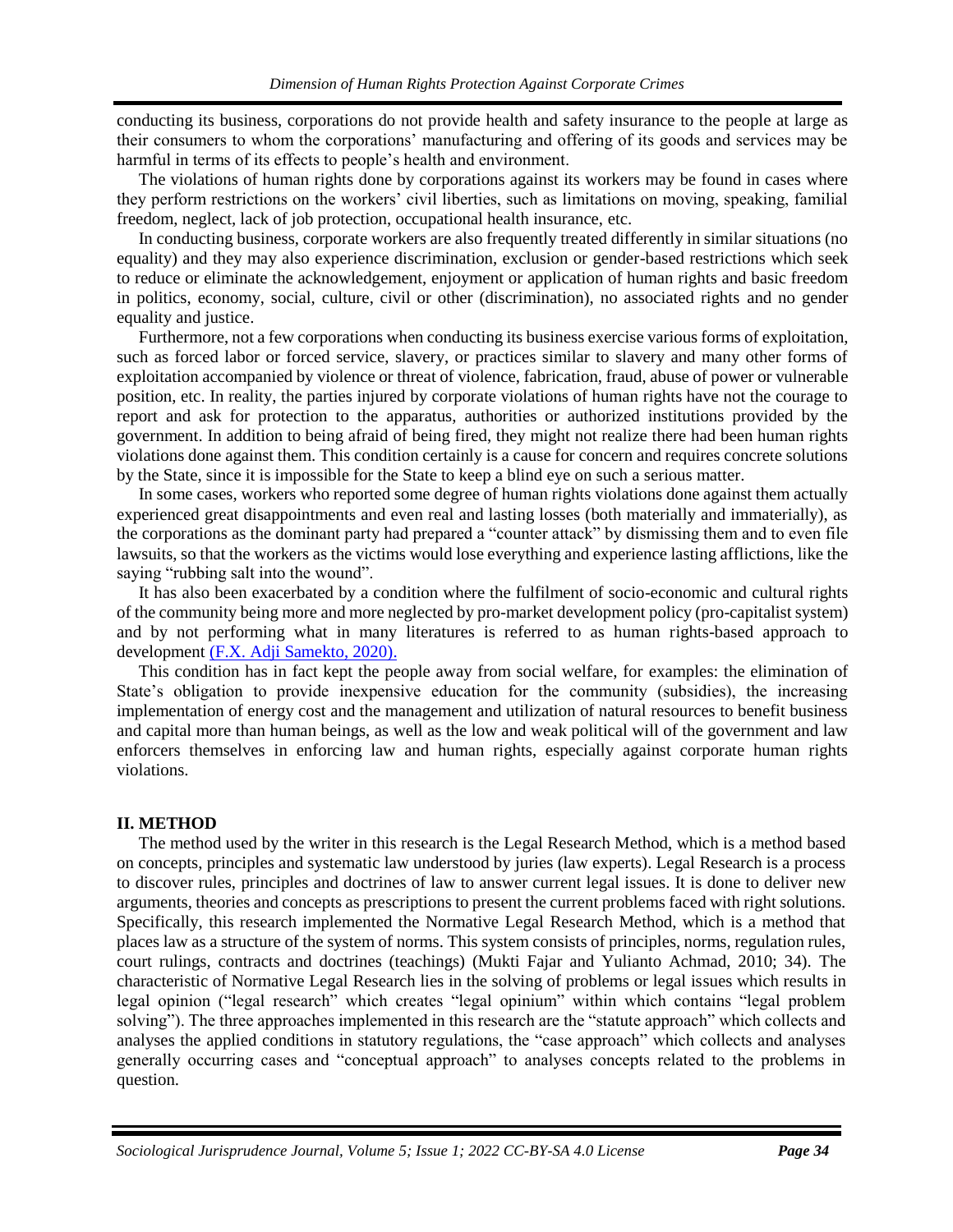## **III. RESULTS AND DISCUSSION**

#### **"The Rule of Law" & "Rechtsstaat" In Relation to Human Rights Protection**

According to article 1 paragraph (3) in the 1945 Constitution of the Republic of Indonesia, Indonesia is a country of law. This article requires that any implementations within the country and by the government must be done based on legal principles to limit the governing power which means that the authority of the State is restricted by the law (*rechtsstaat*), not but power (*machtsstaat*).

Besides Julius Stahl, the concept of the country of law in Continental Europe was also developed by Immanuel Kant, Paul Laband Fichte and other figures by using the German term "*rechtsstaat*". In Anglo-Saxon tradition, this concept development was spearheaded by A.V. Dicey by the term "the Rule of Law".

From historical perspective, the concept of the country of law may be differentiated between that of the Continental Europe with the term "*Rechtsstaat*" and that of the Anglo-Saxon with the term "Rule of Law". Therefore, it may be stated that the concept of "*Rechtsstaat*" has been reduced into a system of law which is called Civil Law or into what is usually referred to as "Modern Roman Law". Whereas the concept of "Rule of Law" is a concept which was developed in the system of Common Law.

A country may be declared as a country of law if it qualifies its own legal elements. Friedrich Julius Stahl, for example, put forward characteristics that must be present in a country, such as the presence of human rights acknowledgement and protection, power sharing, statutory government and State Administrative Court. Whereas according to A.V. Dicey, a country may be declared as a country of law if it qualifies the elements of "Rule of Law", such as the presence of supremacy of law, equality before the law, due process of law and constitution based on human rights.

Furthermore, A.V. Diceystates that the "Rule of Law" is a legal doctrine which emerged in the 19<sup>th</sup> century, along with constitutional and democratic countries. It is a concept concerning the Common Law which states that every aspect of the country upholds the supremacy of law built on the principles of justice and egalitarian. "Rule of Law" is a rule "by the law" not a rule "by the man[" \(A.V. Dicey, 1959\).](#page-12-0)

On that basis, both in the concepts of "*Rechtsstaat*" and "Rule of Law", the protection and reverence of human rights are the supporting pillars of the country of law itself. In other words, it may be said that a country of law is essentially an integral part of the implementation and fulfillment of human rights. Moreover, it is a basic condition for the establishment and reverence of human rights.

The norms concerning human rights (and its protection), which has evolved for more than 60 years, establish the values and standards acceptable in treating individuals, communities and in setting the boundaries of state authority and power. Likewise, the concept of "Rule of Law" is closely related to the right implementation of state power and authority. "Rule of Law" establishes substantive values and standards for government and mandates the restriction of arbitrary control of power (http://www.uneca.org).

In the concept of the country of law which upholds the supremacy of law, there is an underlying principle which states that "No one is above the law" or that everyone is equal before the law. As important as it is, the principles of "Rule of Law" have earned a spot in a UN Charter. According the UN, "Rule of Law" refers to a government principle where every person, institution and entity, both public and private, including the State itself, are responsible to the law (enacted publicly) enforced indiscriminately, as well as to the courts independent and consistent with international norms and standards on human rights. As a logical consequence, efforts have to be made to ensure submission to the principles of the supremacy of law, equality before the law, accountability of the law and justice in the implementation of the law [\(http://www.un.org/en/ruleoflaw/index.shtml\)](http://www.un.org/en/ruleoflaw/index.shtml).

As mentioned before, the Constitution has clearly stated Indonesia as a country of law ("*Rechtsstaat*" / "The Rule of Law") and not a country of power ("*Machtsstaat*"). It is declared in Chapter 1, specifically in the provision of Article 3in the 1945 Constitution of the Republic of Indonesia which states "The State of Indonesia shall be a state based on the rule of law".

In relation with the concept of the "Rule of Law", it is also important to note that the State of the Republic of Indonesia based on the 1945 Constitution of the Republic of Indonesia belongs to a type of "welfare" country (Indonesia as a welfare state). In line with the 1945 Constitution of the Republic of Indonesia, its functions may be defined as welfare state function which has to be interpreted in the broadest sense including social service and social welfare. Hence, the supremacy of law applied in Indonesia has to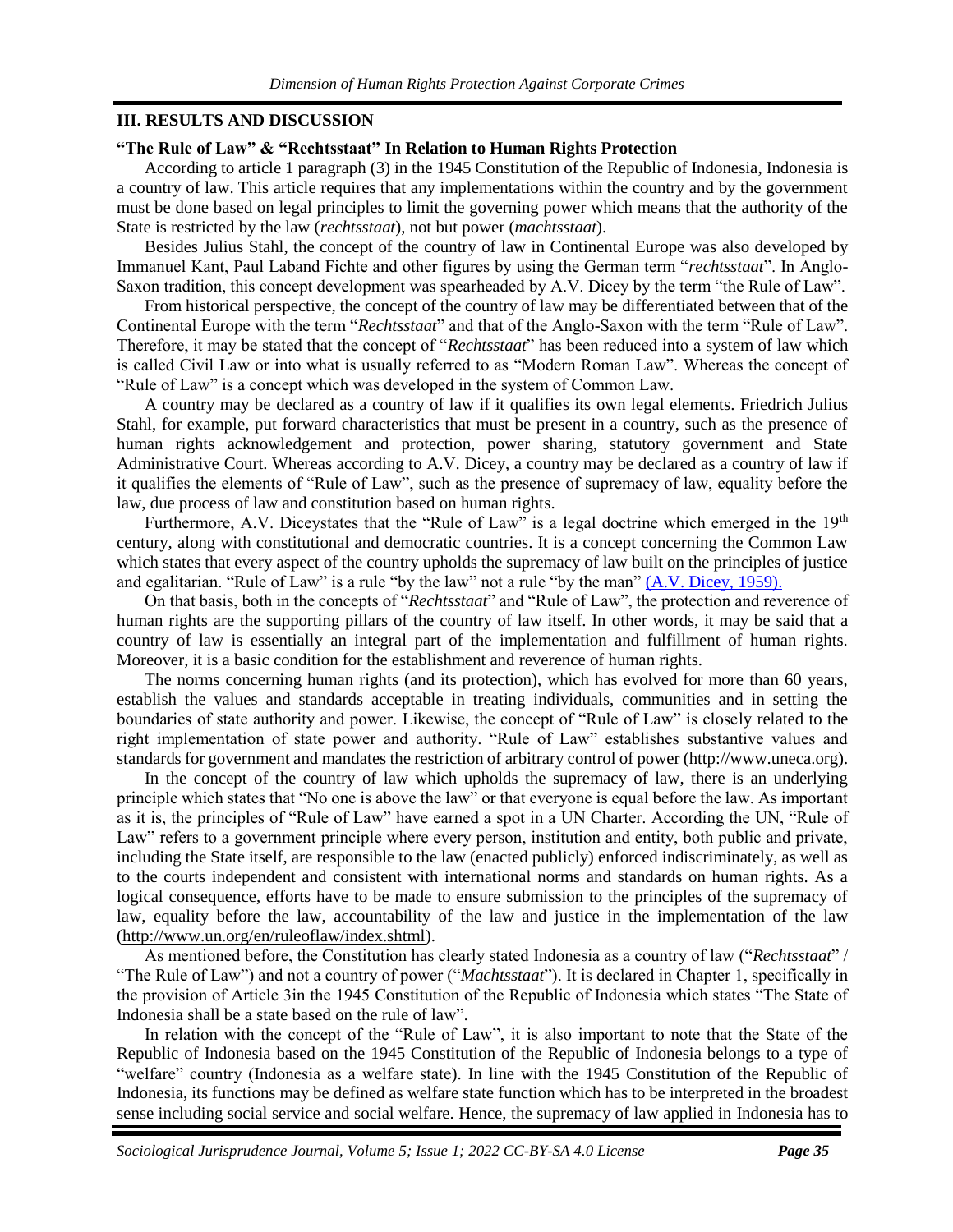be constantly implemented in a framework which realizes public welfare and social justice for all Indonesian people.

Quoting the opinion of Jimly Assidiqie, there are 13 (thirteen) basic principles of rule of law applied today which act as the main pillar supporting the foundation of a country to be properly qualified as a "Rule of Law" in its true sense. "The State of Indonesia shall be a state based on the rule of law" means that the State of Indonesia is built upon basic principles contained within the rule of law itself. The thirteen main principles of the "Rule of Law" are as follows: *(Kristian, 2013).* 

- 1. Supremacy of law;
- 2. Equality before the law;
- 3. Due process of law;
- 4. Human rights protection;
- 5. Power sharing;
- 6. Independent executive;
- 7. Impartial and independent;
- 8. Administrative court;
- 9 Constitutional court:
- 10. Democratic *(democratische rechstaat);*
- 11. Functioning as a medium to achieve welfare (*welfare rechtsstaat);*
- 12. Transparency and social control;
- 13. A State with the belief in the one and only God.

It is also important to note that the concept of "Rule of Law" has different characteristics for each country, so that in Indonesia itself the concept is known as "Pancasila State Law". Padmo Wahyono states that the assumed pattern does not deviate from the "Rule of Law" concept in general, however it needs to be adjusted to the Indonesian peoples' social conditions or appropriately implemented with the Indonesian perspectives [\(Marjanne Termorshuizen-Artz, 2004\).](#page-12-0)

Pancasila is the state philosophy and way of life of the people of Indonesia, therefore all legal systems applied within the country has to refer to it. Pancasila as a national principle also greatly influence the implementation of law and its enforcement in Indonesia. Philipus M. Hadjon provides an opinion on the characteristics of the Pancasila State Law, which are as follows: a presence of harmony between government and the people according to principles of accord, proportionate functional relationship among the powers of the State, dispute resolution principles done by consensus and justice as the last means and balance between rights and obligations [\(Henry Campbel Black, 1999\).](#page-12-0)

Even though the State of Indonesia declares itself as a country of law which upholds the "Rule of Law" and human rights protection, in reality the principle has been frequently abused and systematically manipulated as such that oftentimes legal instruments are used as means of justification for committing the acts. The "Rule of Law" principle, rather, is often made as an excuse by justifiers to commit acts that violate human rights and freedom. By the manipulation of the principles, the State of Indonesia is no longer a country based on law in substance but a country that uses legal instruments as "means of power and oppression".

## **Human Rights Definition and Violations**

Every human possesses the most essential and fundamental basic rights ever since he was born and are unalterable by anyone. They are attached within him as a gift of God, ever since he is in the womb and until he dies. Ever since a fetus is present in the womb of a mother, it has the right to live and to be born. When man lives within societies, he has the right to integrate with other people. These basic rights attached within humans are called by the term "human rights".

Therefore, human rights may be defined as rights attached to human dignity as God's creation. They are carried ever since humans are born, which means that they are natural and not given by man or by the State (Mahrus Ali, 200[8\).](#page-12-0)

The discourse on human rights in international relations are usually synonymous with western civilization, since the development of human rights conception originated from the thinkers there at the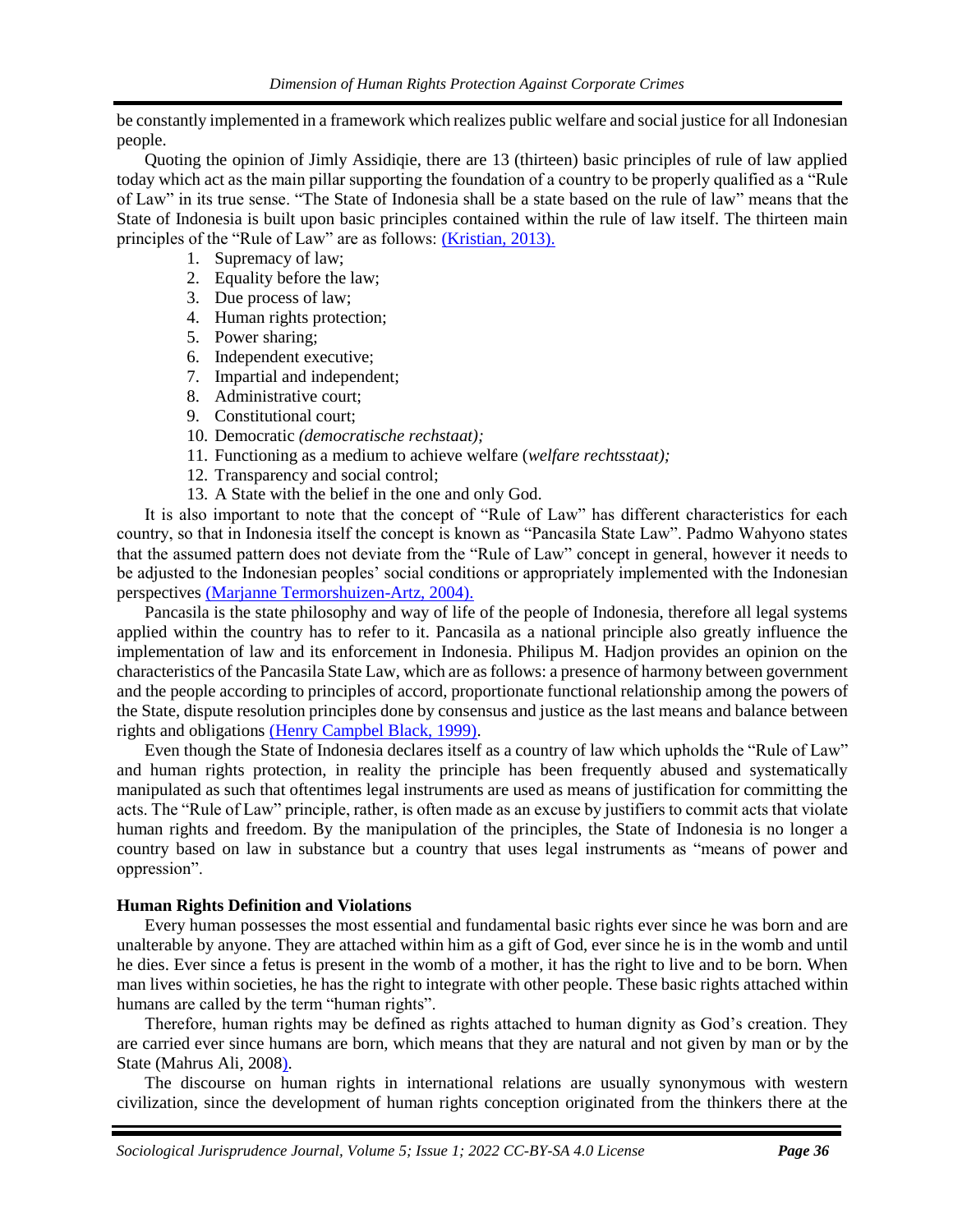time, such as by Thomas Hobbes, Sir Edward Coke, J.J. Rousseau, Max Webber, James Madison, Karl Marx and other thinkers. Until the emergence of Bills of Rights initiated by Elanor which was a response to the disavowal of human values as a result of World War I and World War II.

The basic idea of human rights and its protection may be discovered in the thoughts of John Locke which states that humans in the concept of natural law are free and equal, they also possess natural rights which cannot be handed over (or even taken) by other people except through community agreements (Miriam Budiardjo, 1986).

Furthermore, Theo Huibers also states that the significance of human rights will be evident should the acknowledgement of them be regarded as part of "humanization of life" which has begun to be elevated since man became aware of his station and role in this world. Through law, the principles contained in human acknowledgement as legal subjects are defined as an integral part of legal system. Through law, human rights of both male and female are recognized and protected, therefore law will always be required to accommodate the commitment of the State to protect the basic rights of its peoples.

The basic human rights are essentially irrevocable, non-transferable and indivisible. With their application, the rights of every individual are protected, especially with the presence of Universal Declaration of Human Rights (in addition to Universal Declaration of Human Rights*,* the protection of human rights has also been regulated in various international instruments, such as in EKOSOB, Viennese Convention, ILO and many others). On December  $10<sup>th</sup>$  1948, the United Nations declared the general statements regarding human rights or what is known as "Universal Declaration of Human Rights". It was a historical milestone for the development of human rights, as a general standard to achieve success for all people and nations.

Moreover, the clauses in Article 1 and 2 of the Universal Declaration of Human Rights state that "All human beings are born free and equal in dignity and rights. They are endowed with reason and conscience and should act towards one another in a spirit of brotherhood. Everyone is entitled to all the rights and freedoms set forth in this Declaration, without distinction of any kind, such as race, color, sex, language, religion, political or other opinion, national or social origin, property, birth or other status. Furthermore, no distinction shall be made on the basis of the political, jurisdictional or international status of the country or territory to which a person belongs, whether it be independent, trust, non-self-governing or under any other limitation of sovereignty".

On that basis then the UN general statements on human rights emphasize that everyone is born free and equal in dignity and rights and is entitled to all rights and freedoms set forth in the Declaration, regardless of race, color, sex, language, religion, political opinion, national or social origin, property, birth or other status.

The acknowledged rights in the Universal Declaration of Human Rights which entitle the civil, political, economic, social and cultural rights to everyone are as follows:

- 1. Right to live;
- 2. Right to personal freedom and security;
- 3. Right to be free of slavery and servitude;

4. Right to be free of persecution and from cruel, inhuman or demeaning treatment and punishment;

- 5. Right to obtain personal legal
- 6. Recognition anywhere;
- 7. Right to effective legal pardon;
- 8. Right to be free from arrest, detainment or arbitrary disposal;
- 9. Right to fair trials and hearings conducted by independent and impartial court;
- 10. Right to presumption of innocence;
- 11. Right to be free from arbitrary intervention on personal authority, familial, residential
- 12. Right to be free from offenses on honor and reputation;
- 13. Right to legal protection against such offenses;
- 14. Right to move independently;
- 15. Right to obtain asylum;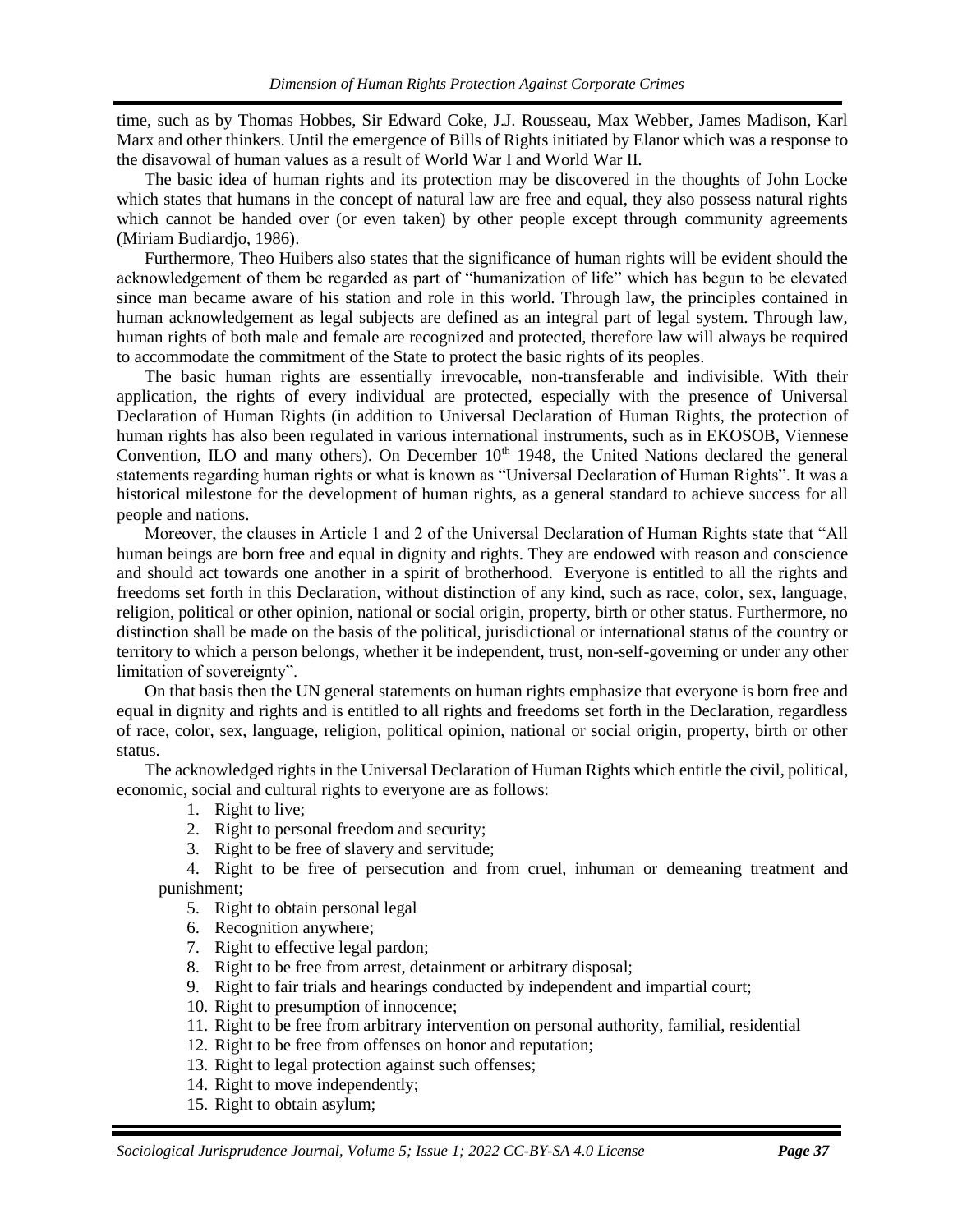- 16. Right to nationality;
- 17. Right to marry and have a family;
- 18. Right to property rights;
- 19. Right to independent, conscious and religious thinking;
- 20. Right to express opinion;
- 21. Right to gather and associate;
- 22. Right to take part in government; and
- 23. Right to equal access to public services.

Articles 22 to 27 of the Universal Declaration of Human Rights contain the economic, social and cultural rights which everyone is entitled to. These rights are as follows:

- 1. Right to social security;
- 2. Right to occupation;
- 3. Right to form and join labor unions;
- 4. Right to rest and leisure;
- 5. Right to appropriate living standards in health and welfare;
- 6. Right to education; and
- 7. Right to participate in community of culture.

Regulations of human rights as well as economic, social and cultural rights contained in the Universal Declaration of Human Rights mentioned above are frequently violated by corporations when conducting its business activities. In other words, there are yet considerable instances of human rights violations in reality as the result of criminal acts or corporate crimes.

In relation to this, many corporations when conducting its business activities have no regard or at least contribute to human rights violations, such are the rights to live, to have personal freedom and security, to be free from slavery and servitude, to be free from persecution and cruel, inhuman and demeaning treatments, to be free from arbitrary interventions and restrictions, to be free from offenses on honor and reputation, to express opinions, to form and join labor unions, to rest and leisure, to appropriate living standards in health and welfare and many others.

In Indonesia, regulations on the security and protection of human rights may generally be found in the second amendment of the 1945 Constitution of the Republic of Indonesia from letter A to J and in the 1999 Act of the Republic of Indonesia No. 39 concerning Human Rights. Whereas, regulations concerning the protection, advancement and fulfilment of human rights are the responsibility of the State (especially the government). To uphold and maintain the protection of human rights according to the principle of a democratic rule of law, the implementation of human rights is guaranteed, regulated and included in statutory laws and regulations. Besides, an emphasis needs to be made on this point that everyone has the obligation to respect the rights of other people to live an orderly social and national life. In practicing his rights and freedom, everyone is obliged to submit to the restrictions set by the law for the sole purpose of securing the acknowledgement and reverence of other people's rights and freedom and to fulfill fair demands in accordance with moral considerations, religious values, security and public order in a democratic society.

Moreover, apart from the 1945 Constitution of the Republic of Indonesia, the 1999 Act of the Republic of Indonesia No. 39 concerning Human Rights is an umbrella to all statutory regulations applied within the country. Therefore, human rights violations may be subject to criminal, civil and administrative sanctions in accordance with the provisions of the applicable laws and regulations.

As outlined in the previous section, human rights according to Article 1 paragraph (1) in the 1999 Act of the Republic of Indonesia No. 39 concerning Human Rights are a set of rights attached to human nature and existence as God's creation and it is a gift that must be respected, upheld and protected by the state, law, government and all the people for the sake of reverence and protection of human honor and dignity.

And then the regulation in Article 4 in the 1999 Act of the Republic of Indonesia No. 39 concerning Human Rights states that "The right to live, to be free of torture, personal freedom in mind and conscience, to have religion, to be free of slavery, to be acknowledged as a person and equal before the law and to not be charged on the basis of applicable law are the human rights irreducible by anyone in any condition".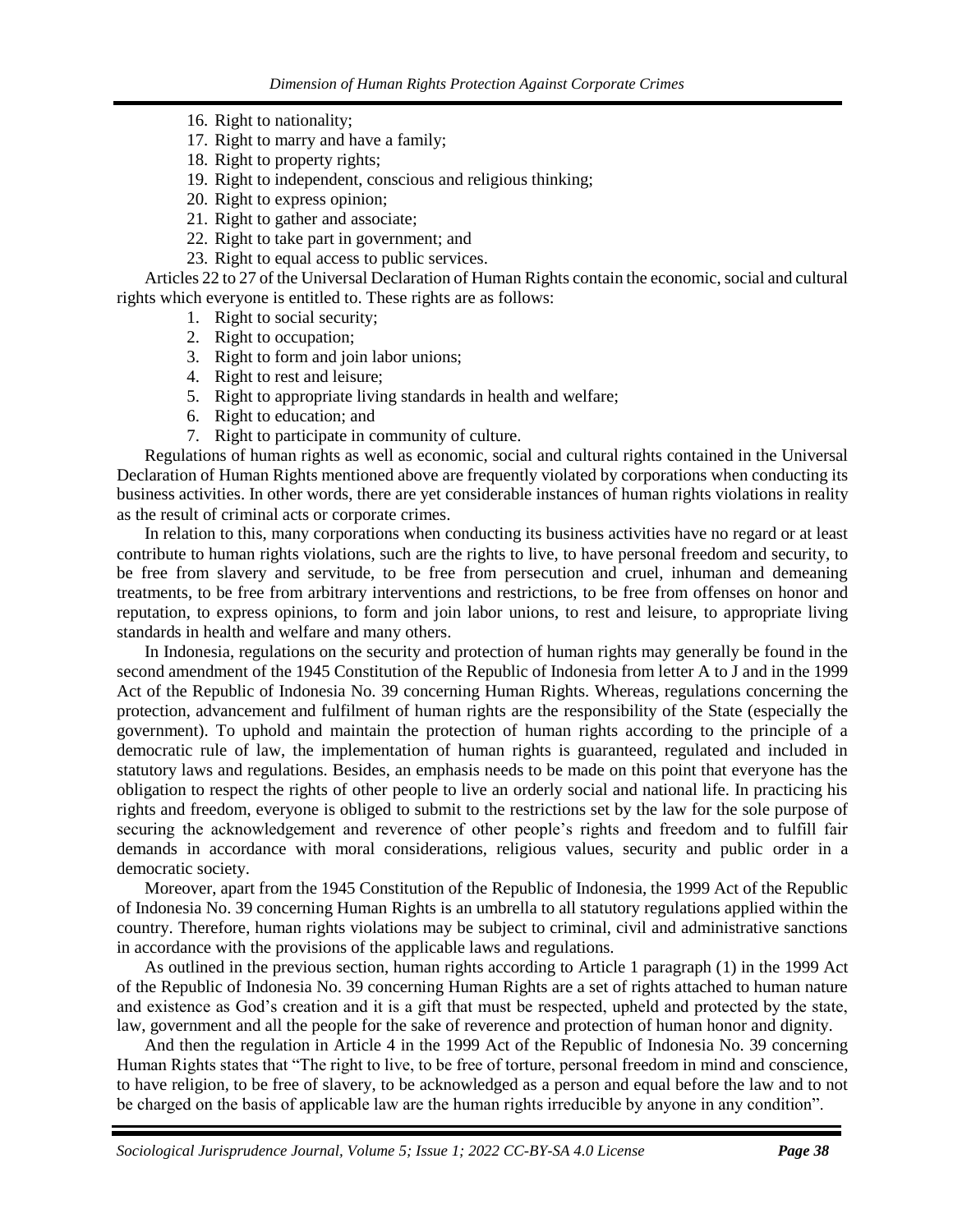The regulation emphasizes that the rights mentioned above are indiscriminately applicable to all human beings of any religion, race, ethnicity, community, class, social status, economic status, sex, language and political belief.

Whereas what is referred to as human rights violations according to the 1999 Act of the Republic of Indonesia No. 39 concerning Human Rights are all conducts by a person or a group of persons including state apparatus whether intentionally or unintentionally or negligence which unlawfully reduces, prevents, restricts and/or deprives a person's or a group of persons' human rights guaranteed by the law, and not getting, or feared not obtaining fair and true legal settlement in accordance with the applicable rule of law.

## **Capitalism And Corporate Crimes**

The crimes and criminalities rampantly occurring today certainly cannot be separated from the economic and political conditions of the people involved. The system of hegemony which gave birth to current crisis and poverty has become evidence of the failure of capitalism. The true form of low labor rate, capital subjection and exploitation of natural resources regardless of surrounding environment is the true character of the system of capitalism with accumulation, expansion and exploitation as its motivations. The system of capitalism only has an eye to quick maximum profits so that, with such underlying character, it is incapable of providing protection and welfare for all mankind.

Throughout its history, the system of capitalism has undergone a crisis. In 1929, for example, stock prices across America collapsed as the result of over production within the capitalistic economic system itself. This condition lowered the people's purchasing capacities, as the goods' substantive value was unpurchasable due to relatively high prices (costly). It can be observed that with its system of capitalism, the United States of America and other developed countries have since the 1970s ceased to witness significant growth in their production profit.

The substantive growth of the world's capitalistic economy began to fall from the average of 4.9% per year in the 1960s, to 3.8%in 1970s, and then to 2.7% in 1980s and only 1.2% in 1990s. Various data concerning world development in the last ten years reveal that 2.5 billion (40%) people live below 2 USD/day; sharing only 5% of total global revenue; while 54% of the revenue goes into the pockets of wealthy people or certain parties in developed countries which is only 10% from the total population. This condition kept occurring up until the year 2000s which resulted in ongoing crisis in information technology industry.

The corporations' substantial capital naturally required investment fields, when the "profit harvest" seemed low and slow, many international capitalists resolved to use fictional investments (through stock sales, portfolios, foreign exchange and even other illegal means) in the hope of gaining quick maximum profit. However, what actually happened was the opposite, a crisis ensued again at the end of 2008. It was the biggest crisis ever transpired in the history of capitalism (worst since the Great Depression in the 1930s), where this large-scale crisis occurred out of a combination of economic recession, the collapse of housing sector, credit crisis and deflation on massive assets that took place at the same time [\(http://kprm](http://kprm-prd.blogspot.com/)[prd.blogspot.com,](http://kprm-prd.blogspot.com/) globalisasi-krisis-less-miserables.html).

Such was the consequence of concentrated capitals only in a handful of people or parties, the crumbling of real sectors would also result in the disintegration of the people's productive capacities. The capitalistic system would be operating with low labor rate in the middle of increasing numbers of unemployment as a consequence of mass layoffs ever since the Great Depression in the 1930s.

Capitalism, as an economic system built by a class of capital owners, was said to have given a foundation for the people to return to production sectors and it was expected to raise the quality of the economy and improve the living standards for the wider community. However, it could not be applied consistently for all mankind since the existence of capitalism relies on the swallowing of each other between humans which was realized in the forms of exploitation, accumulation and expansion. So that in this aspect, capitalism really has no interest or responsibility to create mass productive employment field for everyone. On that basis, then naturally the protection and welfare of the people are impossible to achieve through the application of the system.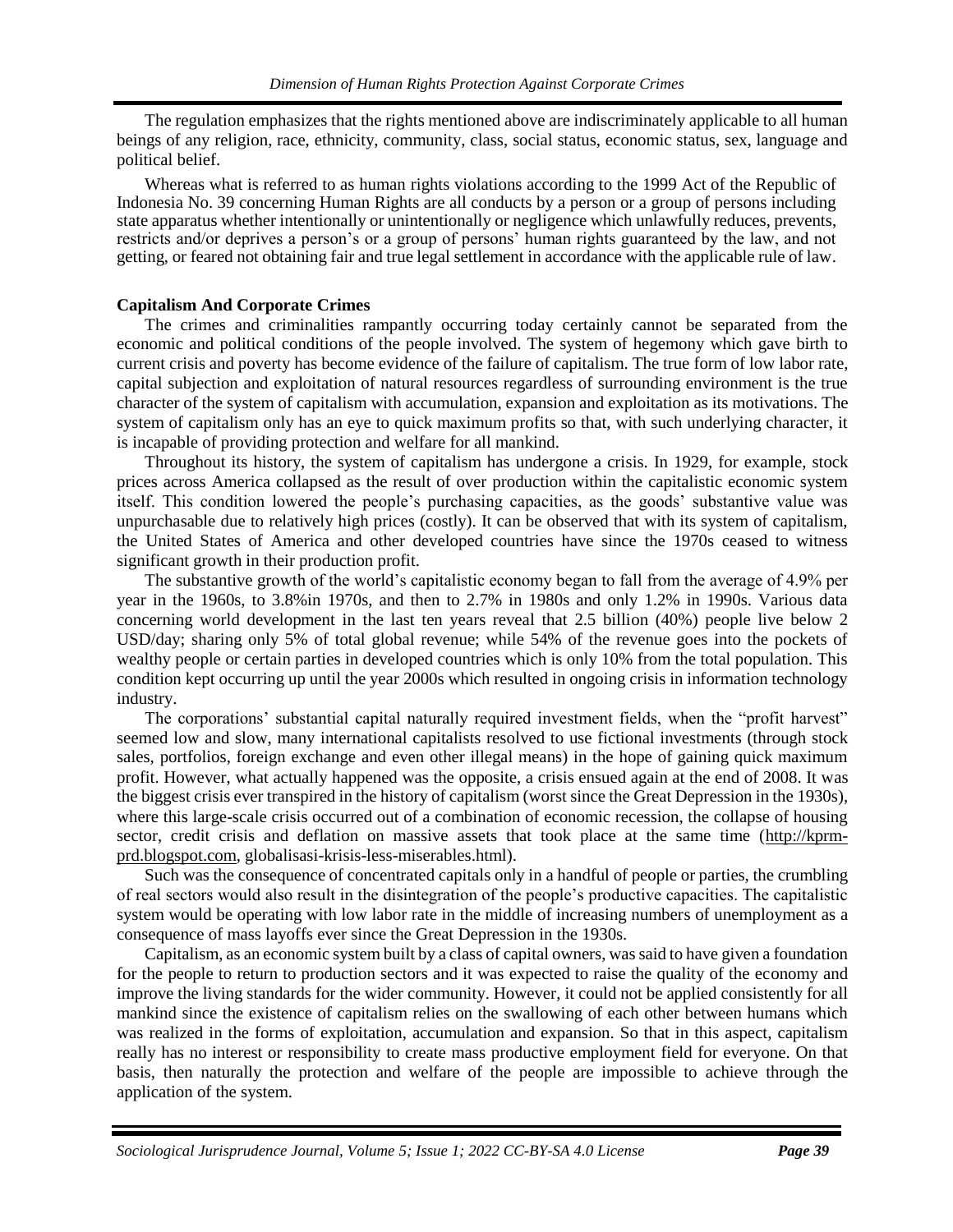By the ownership of tools and production results, capitalism will continually be in contradiction with itself. On one hand, the system will suppress the revenue of the working class for maximum profit, on the other hand, it will increase production using high technology or with the quickening of accumulation through non-production activities (speculation). It is the latter which is more commonly conducted by corporations today. As a consequence, productive employment field is shrinking, costs of basic needs are rising and people's income is dwindling. This is what we may refer to as a crisis which happens inside the body of the system of capitalism. On the basis of such idea and concept, many experts (both economists and legal experts) state that "capitalism is digging its own grave".

The crisis of capitalism (or what is better known as "neoliberal"), unrecoverable since 1997 and followed by a recent crisis, has repulsed even more the welfare (and protection) of the people. The system of capitalism has in fact also worsen the people's quality of life by directly or indirectly forming (or at least contributing) to the birth and increase on the number of non-skill people (especially workers), rising of educational cost, poor societies (which amount to a very large number) and also to the birth of unproductive and oppressive works, such as household servants, migrant workers, sex workers, street vendors, homeless people, beggars, etc.

The capitalistic system certainly has no interest to increase the protection and welfare as well as the improvement of human resources as a whole (including human resources in Indonesia). It happens as a result of the main interest out of only 3 (three) interests of capitalism which is to expand market, natural resources/cheap raw materials and labor for maximum profit as well as to store up wealth in minimum time. In relation to this, many Indonesian workers (as cheap labor with no skills or abilities), people's consumptive attitude, lack of education and other factors will be freely swallowed up for the sake of the interests of corporations as capital owners.

It needs to be noticed that Indonesian people are also really the victims of capitalistic system since they are potential consumers of capitalistic output, beginning with products, advertisements, fashions and many other. It also presents a picture that Indonesian people is an important commodity for the system.

The capitalistic system today has also naturally caused massive inflations in major cities. The effect of capitalism which has led to various crisis in many parts of life has in fact brought out considerable unemployment and victims. It is exacerbated by the number of crimes occurring in societies, both general crimes such as robbery, theft, prostitution, alcohol and drug addiction, violence as well as various other crimes and special crimes such as corruption, environmental crime, money laundering, corporate crime and many other crimes with great impact.

Related to this legal research, the system of capitalism has given birth to various forms of criminal act or corporate crime. Ever since World War II, the world population has begun to realize the importance of individual and communal human rights. However, on the other side of the industrial revolution, a significant change has come to pass in conducting business activities in accordance with principles of effectiveness and efficiency. The change has influenced the order of value embraced by businessmen which focuses on selfactualization, and materialism which in turn gives color to many kinds and forms of corporate crimes and other white-collar crimes [\(Muladi, 2002\).](#page-12-0) The rampant occurrence of corporate and white-collar crimes will certainly result in considerable amounts of victims. Romli Atmasasmita explained the 3 (three) stages of business power development which are the era of mercantilism with the defining characteristic of exhausting the colony, the era of capitalism emphasizing on the control and monopoly of production output using unbalanced trading pattern, as well as the era of modern capitalism pioneering in global trade with reverence to equal treatment and openness between countries (international) as its characteristics. Furthermore, criminal law expert Romli Atmasasmita defined the correlation among corporations, globalization and corporate crimes as follows: "It is expected that from the governance of trade and business in globalization perspective as a system to be an absolute control by a superrational economic power through market deregulation. The market power is a mechanism where international corporations develop and expand its net to the whole country down to the regional level to take control of land, water, oil, culture, health, education, information, finance and banking".

Corporate businessmen apparently have its own power even to influence the government's economic policy. Today, globalization itself has an important impact considering how increasingly dependent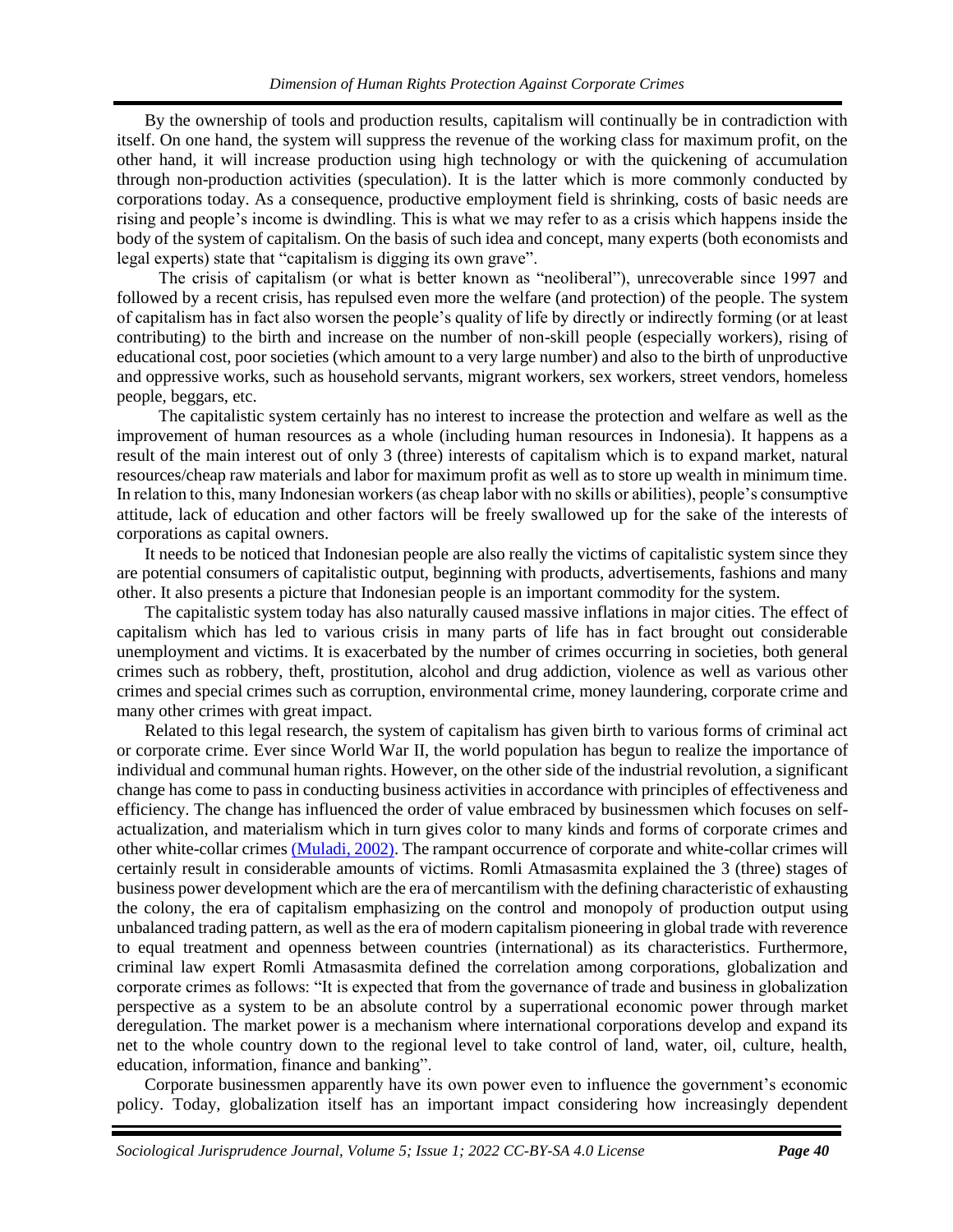Indonesia's economy is to international economy or to create an open economic system. In relation to this, it is not excessive to say that multinational corporations today have strong bargaining position with the government in deciding business policies or at least to be a crucial factor of consideration for the stability of domestic economy, making the government not completely free to make its economic policies.

In this era of globalization, corporations play a crucial role as businessmen whose conducts can influence the people at large. Muladi cited the idea of BVA Roling to expand the scope of corporate crimes perpetrators in accordance with functional corporation theory (*theorie van het functioneel daderschap)*  [\(Mahrus Ali, 2008\)](#page-12-0) which is so influential to the economic condition of the people. It is the connection between globalization and economic crimes which produces the "anomie of success" principle (profitoriented businessmen justifying various practices which implementations lead to huge losses for the wider community) as the heart of the rampantly occurring corporate crimes.

In relation to this matter, Nikos Passas emphasizes that "…contrary to conventional wisdom, neoliberalism and globalization contribute to processes leading to global anomie, dysnomie, and ultimately, economic misconduct. They do so by activating the criminogenic potential of economic, political, legal, and cultural asymmetries …" [\(Muh. Tahir Ashary, 1992\).](#page-12-0)

Such conditions inevitably put the labors and workers, consumers or the people at large and various other parties in the position as victims of planned corporate business activities done merely for obtaining maximum financial profit. This is what we generally refer to as corporate crimes. Mahrus Ali emphasizes that "the modus operandi of corporate crimes is done secretly, organized and built upon the skills of the perpetrators". Therefore, corporate crimes is a type of extremely harmful criminality and may be continuously occurring, with the huge losses suffered by its victims.

#### **Corporation And Human Rights Protection Concept In The United Nations Global Compact (Ungc)**

The United Nations Global Compact (UNGC) is a strategic policy initiative for corporations committed to aligning their policies and strategic operations (corporate and business activities) with the 10 (ten) universal principles of human rights, labor, environment and anti-corruption (Kristian, 2013; 12).

Specifically, in the field of human rights, UNGC declares that businesses should support and respect the protection of internationally proclaimed human rights and make sure that they are not complicit in human right abuses. On that basis then a business community or corporation has the responsibility to constantly honor and respect as well as uphold human rights by not violating them in allof their business activities and by avoiding the corporate involvement in human rights violations.

The businessmen and corporations have to observe and refer to The Ten Principles of The United Nations Global Compact as fundamentals which must not to be overlooked. The human rights principles that corporations must be uphold and implemention its business activities are as follows:

Principle 1: Business Should Support and Respect the Protection of Internationally Proclaimed Human Rights.

Companies interact with all levels of government in the countries where they operate. They therefore have the right and responsibility to express their views on matters that affect their operations, employees, customers and the communities of which they are a part.

- a. Through differential pricing or small product packages create new markets that also enable the poor to gain access to goods and services that they otherwise could not afford;
- b. By fostering opportunities for girls to be educated to empower them and also helps a company to have a broader and more skilled pool of workers in the future; and
- c. Perhaps most importantly, a successful business which provides decent work, produces quality goods or services that improve lives, especially for the poor or other vulnerable groups, is an important contribution to sustainable development, including human rights.
- d. If companies use security services to protect their operations, they must ensure that existing international guidelines and standards for the use of force are respected.
- e. To avoid the corporate involvements in human rights violations, corporations can make a commitment to prevent and to not be involved by considering: (Kristian, 2013; 101)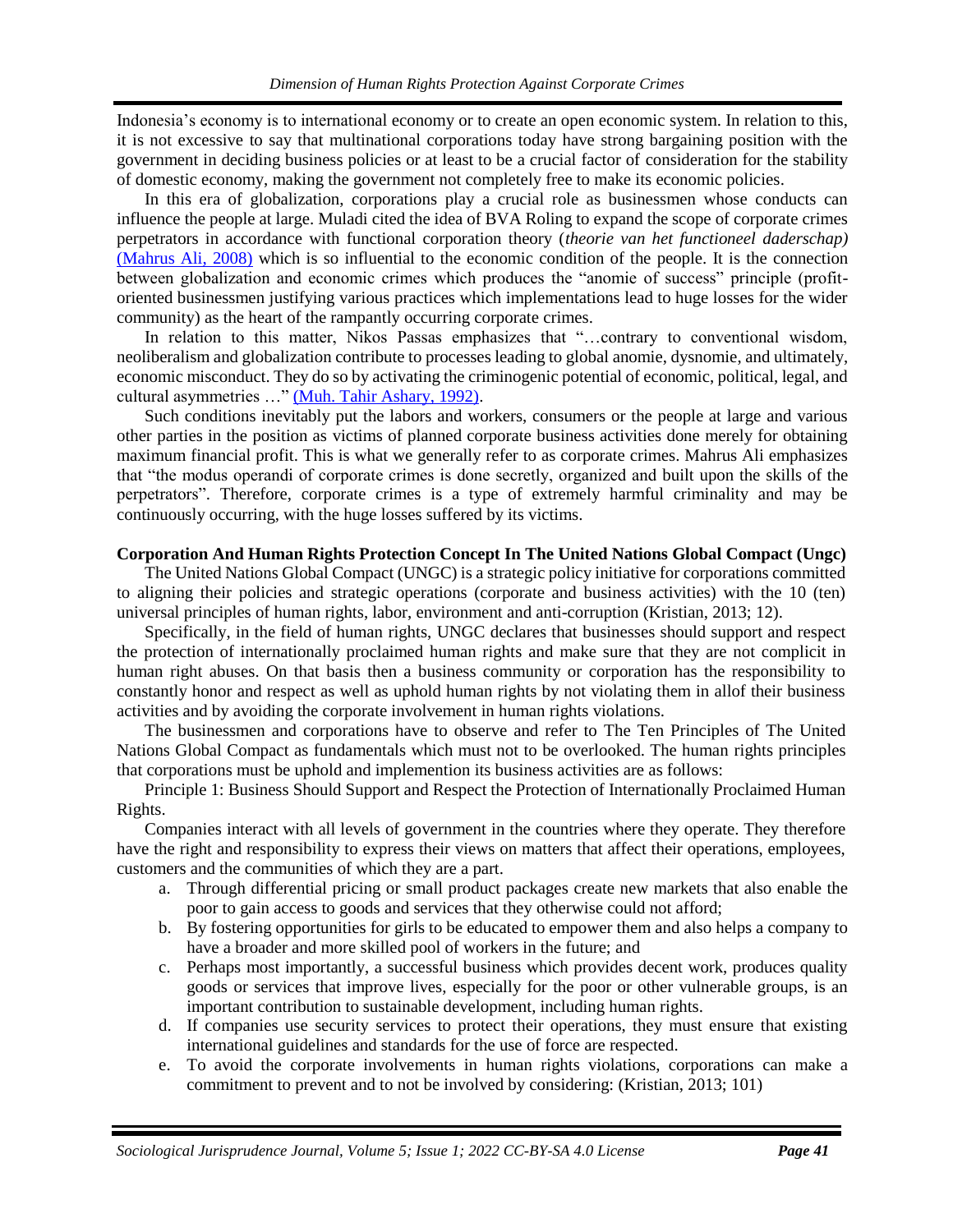- f. Has the company made a human rights assessment of the situation in countries where it does, or intends to do, business so as to identify the risk of involvement in human rights abuses and the company's potential impact on the situation
- g. Does the company have explicit policies that protect the human rights of workers in its direct employment and throughout its supply chain?
- h. Has the company established a monitoring system to ensure that its human rights policies are being implemented?
- i. Does the company actively engage in open dialogue with stakeholder groups, including civil society organizations? And
- j. Does the company have an explicit policy to ensure that its security arrangements do not contribute to human rights violations?

## **The Role of State in Overcoming Corporate Violations of Human Rights**

The State is responsible to provide devices by utilizing all its national resources to create equality, nondiscrimination and human rights protection for every citizen without exception. The State has to do its part to calculate every possible way to allow for human rights protection and to facilitate the recovery over losses that may arise from the violation of human rights. In relation to this, the State has to guarantee the implementation of planning, organizing, executing, monitoring and evaluating of national development programs and policies in accordance with the protection of human rights. Strategic schemes to provide the human rights-based protection and law enforcement also need to be implemented rationally and systematically to achieve human rights protection in all aspect of life through programs and policies that consider experiences, aspirations and needs. Therefore, a thorough planning, execution, monitoring and evaluation of all programs and policies in many aspects of life and development is required. Basic human rights and freedom cannot be detached from the individual himself for without them a person would lose his human dignity. Therefore, the Republic of Indonesia including the government has the responsibility, both legally and politically, economically, socially and morally to protect and improve as well as to take concrete actions to uphold basic human rights and freedom in all fields and aspects of life. The protection of human rights here must be implemented with respect to human rights, justice and upholding gender equality, non-discrimination and protection of victims which is no less important. Its implementation is crucial to prevent any forms of human rights violations, especially those done by corporations, to protect the victims of corporate violations of human rights as well as to take firm actions against the offending corporations. These are important in order to provide due protection and welfare for the people both materially and spiritually. The State is able to establish responsive formulation policies and/or programs (and its implementations) for human rights protection, to give special consideration on parties vulnerable to human rights violations and to increase the understanding and awareness of both the government and nongovernment (including all corporations) to conduct actions not in violation of those rights, that is by adopting and applying the principles contained in the UNGC as previously explained. Moreover, law enforcement and application of human rights protection in all aspects of life demand the role of Integrated Criminal Justice System. It is a concept that combines the process or working mechanism of law enforcers (police, prosecutors, judges and advocates) with institutions which act as a subsystem in law enforcement and justice. Mardjono Reksodiputro states that criminal justice system is a system within a society to overcome criminalities. According to Black's law Dictionary, integrated criminal justice system is defined as: "… the collective institutions through which an accused offender passes until the accusations have been disposed of or the assessed punishment conculed…" (Henry. In functional criminal justice system as crime controller, Noval Morris concludes that: "The Criminal Justice System is best seen as a crime containment system, one of the methods that society uses to keep crime at whatever level each particular culture is willing to accept. But, to a degree, the criminal justice system is also involved in the secondary prevention of crimes, that is to say, in trying to reduce criminality among those who have been convicted of crimes and trying by deterrent processes of detection, conviction, and punishment to reduce the commission of crime by those who are so mended and so acculturated" (UNAFEI, 1982; 5). Within this framework, therefore, the integrated criminal justice system not only contributes to the continuity and relational harmony among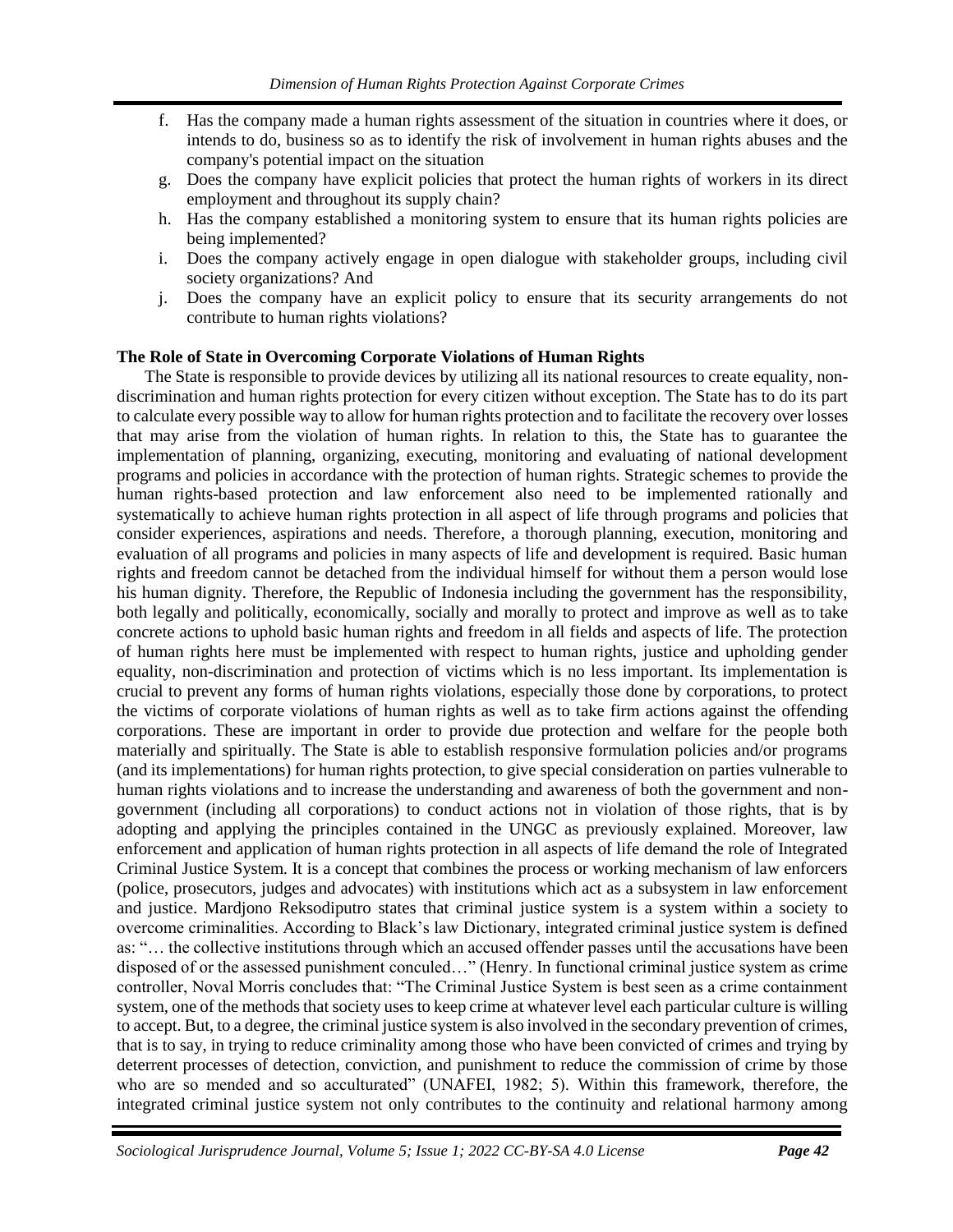criminal justice institutions, that is by eliminating institutional centric attitude, developing anattitude of awareness in moderation and realizing consultative attitude but also to the implementation of equal protection of law for suspects/defendants and to the security the public interests. With the integrated criminal justice system mentioned above, it is expected that law enforcement on the protection of human rights will give rise to a helpful and fair law enforcement process as well as to uphold the principle of legal certainty and law supremacy as a part of Indonesia as a country of law. Therefore, all corporate human rights violations may be processed in accordance with the applicable laws and regulations so that every victims affected may obtain the protection, service, handling and assistance of both law enforcers and authorities as well as many other related institutions.

## **IV. CONCLUSION**

The fight for justice and the enforcement of human rights against the rampant occurings of corporate crimes and criminality is long and difficult in its applications for it encounters many oppositions all around and tends to be politically overlooked. The protection of victims affected by corporate crimes and human rights violations today is yet very far from expectation for in reality, many corporations still violate these rights and not legally processed. A lot of people had not even been aware that they werethe victims of these violations and had suffered unfair treatments even huge losses and other threats (especially for people of lower classes with weaker standings, functions and roles in society). The workers' and people's lack of awareness of their possession of these rights is an obstacle which hinders them to fully benefit from it and to attain welfare and justice. It is also exacerbated by a paradigm of thoughtless corporations not considering seriously the importance of the protection and reverence of human rights. In the daily practices of people's life, the enforcement of laws and regulations upholding human rights have yet to be implemented as it ought to in its formulation, because of the presence of many obstacles, both internally and externally. By looking at the many cases of human rights criminality and corporate crimes as well as weak law enforcement, the rule of law applied in Indonesia needs to be improved. Due to the existence of inappropriate positive law not in line with the principles of human rights protection, various formal attempts still have to be made, with strategic mechanisms, to realize the strengthening of human rights enforcement in Indonesia. It is also necessary to form and enforce a minimum national standard of service concerning human rights. Its implementation is important to reduce law violations, allowances and various other forms of corporate crimes. Corporation have to be viewed as the party capable of crimes and of violating human rights, hence corporations must be held legally responsible. Special attention must be given to the victims of corporate crimes where they oftentimes are not aware of the offenses done against them, including violations of human rights. Parties involved must be educated on human rights, including knowledge on institutions that may provide legal assitance and procedures required for obtaining it if there are people in general who experience human rights violations. Every person or group of persons who have strong argument that his/their human rights have been violated may submit verbal or written reports and complaints to the Commission on Human Rights (*Komnas HAM*). Full and complete disclosure of all corporate legal scandals and human rights violations is obligatory. Corporate human rights violations and crimes are extremely serious problems relating to the livelihood of many people, and for that a serious cooperation of all relevant instances is necessary, including policy makers (executive and legislative) and all the people in order to achieve human rights security. There are some areas to be regarded concerning the protection and enforcement of the human rights of workers and people in general in relation with corporate business activities, such as: the protection (recovery) against poverty, education and work training, occupational health and safety, equality and non-discrimination, violence and possible conflicts, power and decision making, institutions for the advancement of workers, gender equality and justice, protection of women and children as well as the environment.

## **References**

A.V. Dicey. (1959). *An Introduction to the Study of the Law of the Constitution, Tenth Edition*. English Language Book Society and Macmillan.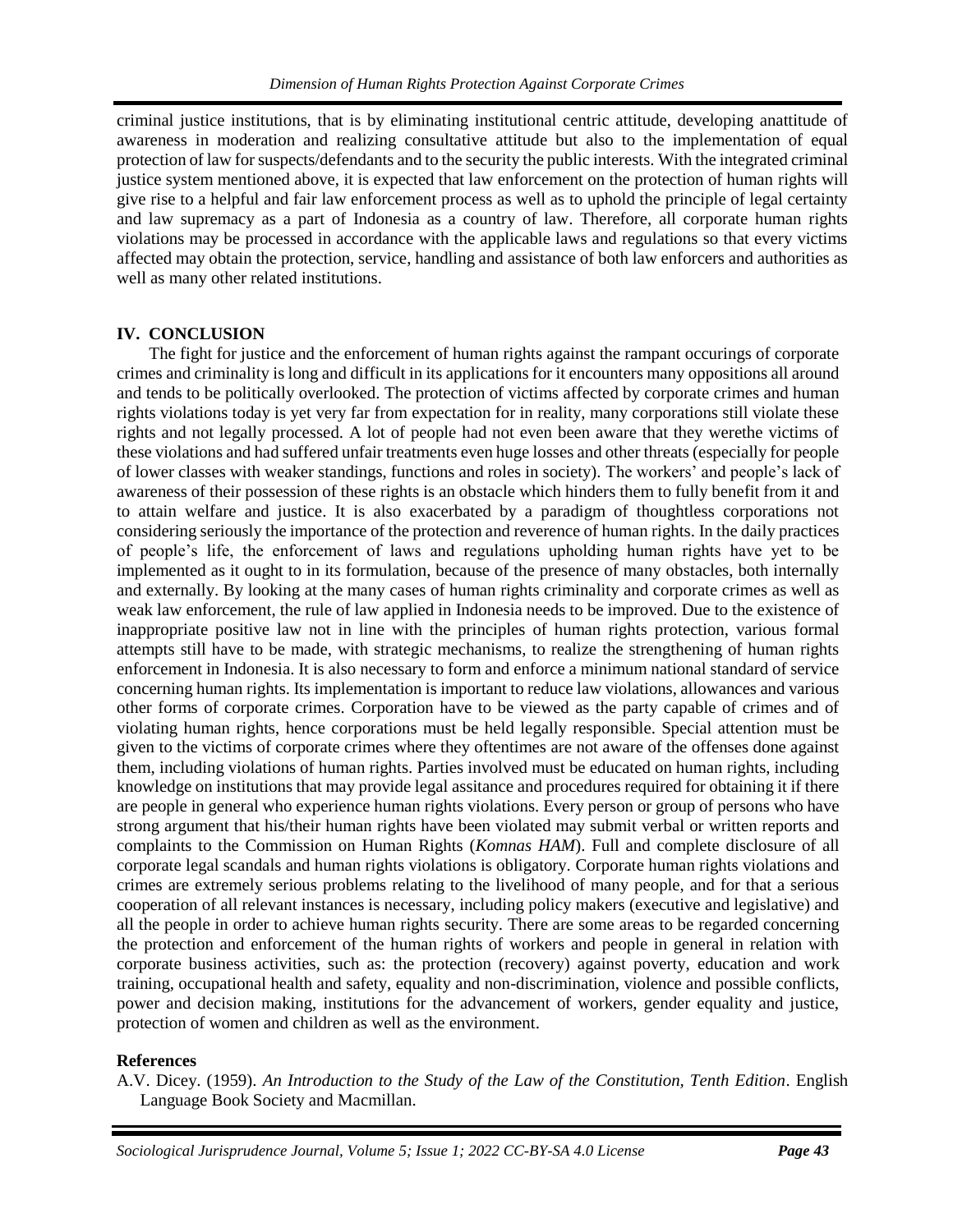F.X. Adji Samekto. (2020). *Kapitalisme dan Pengaruhnya terhadap Sistem Hukum Modern, Wajah Hukum Di Era Reformasi: Kumpulan Karya Ilmiah Menyambut 70 tahun Prof. Dr. Satjipto Rahardjo, S.H*. Citra Aditya Bakti.

Henry Campbel Black. (1999). *Black's Law Dictionary*. West Group.

Kristian. (2013). *Hukum Korporasi Ditinjau Dalam The United Nations Global Compact (Suatu Pengantar)*. Nuansa Aulia.

Mahrus Ali. (2008). *Kejahatan Korporasi: Kajian Relevansi Sanksi Tindakan Bagi Penanggulangan Kejahatan Korporasi*. Arti Bumi Intaran.

Marjanne Termorshuizen-Artz. (2004). The Concept Rule of Law,Jentera. In *Jurnal Hukum*.

Miriam Budiardjo. (1986). *Dasar-dasar Ilmu Politik*. Gramedia.

Muh. Tahir Ashary. (1992). *Negara Hukum*. Bulan Bintang.

Mukti Fajar dan Yulianto Achmad. (2010). *Dualisme Penelitian Hukum Normatif dan Empiris*.

<span id="page-12-0"></span>Muladi. (2002). *Demokratisasi, Hak Asasi Manusia, dan Reformasi Hukum di Indonesia*. The Habibie Center.